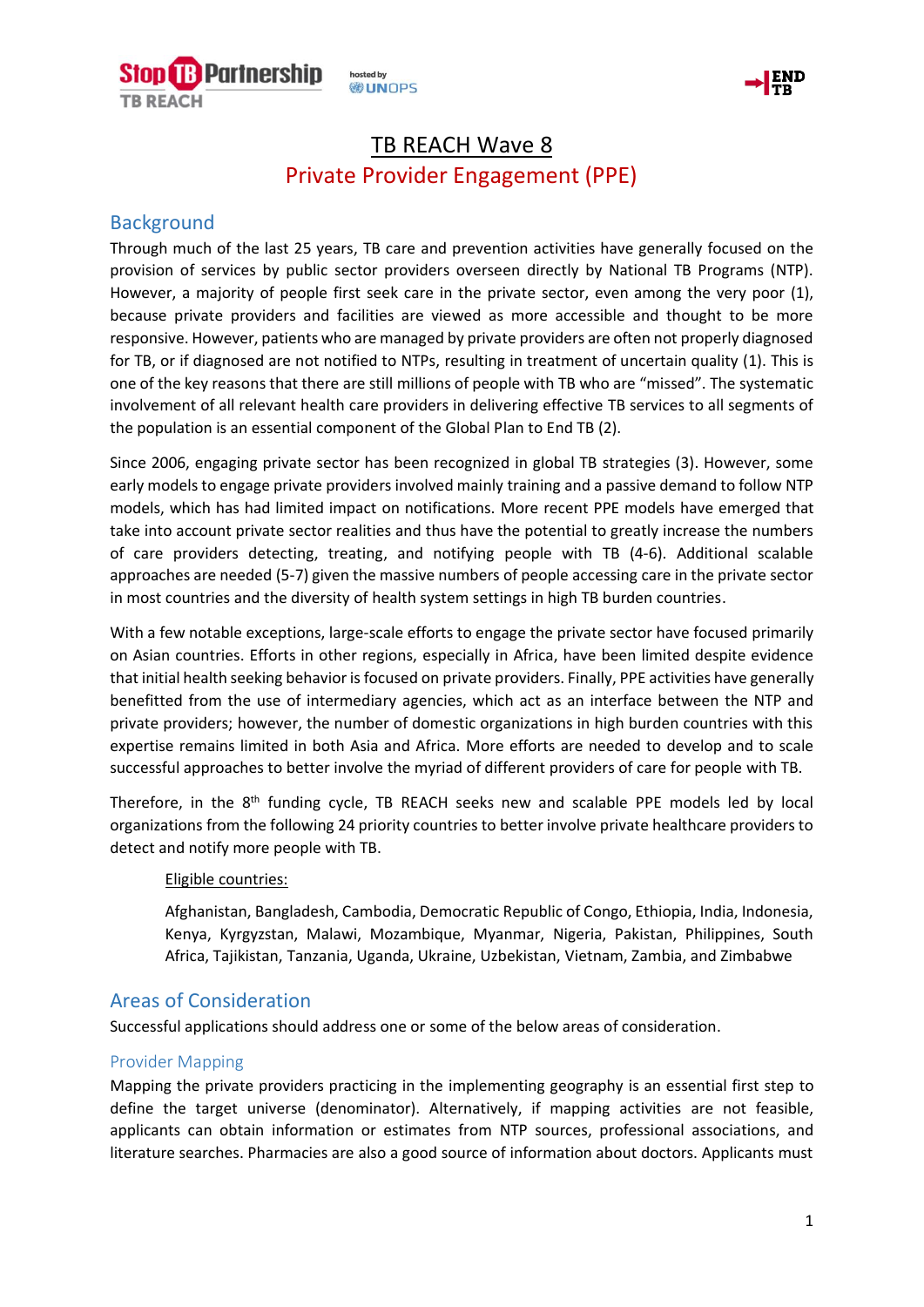



provide an estimate of targeted providers available in the implementation area(s) in Section 4, Table 2.

#### Appropriate Approaches and Strategies

There are two general strategies to engage private care providers:

- regulatory approaches and;
- the provision of enablers.

In a given country, usually a mix of both is required, but the existing public sector response may put too great of an emphasis on regulatory solutions. It is important to consider the health system context to select the appropriate mix of approaches and strategies:

Regulatory:

- Mandatory notification of TB diagnosis and/or treatment by the private sector;
- Punitive measures
- Banning diagnostics and drugs;
- Mandatory notification of TB drug sales.

#### Enabler:

- Training (knowledge incentive);
- Free diagnostics and drugs;
- Financial incentives (could be performance based);
- Supportive functions provided by intermediary agencies such as assistance with recording and reporting, contact investigation, patient linkages between provider types, and patient adherence support;
- Provision of helpful information and communications technology such as apps for notification, decision making and adherence support. However, it is strongly discouraged to use TB REACH funds to develop completely new ICT solutions as app development is rather time consuming and TB REACH's projects have a shorter duration. Simple adaptations of existing app solutions may be considered.

#### Intermediary Agencies

NGOs often act as intermediary agencies to provide the interface between the NTP and private health providers. The intermediary agencies build an NTP–NGO–private link by aggregating, mobilizing, training and supervising private health providers, as well as notifying cases to NTPs and coordinating with NTPs for free diagnostics and drugs, which also relieves the stress on overburdened NTP staff. Intermediary agencies generally also conduct in-person or virtual trainings to improve knowledge and technical capacity of private TB health care workers, in collaboration with the NTP and professional associations.

#### Different Engagement Approaches Based on Provider Types

There are multiple types of private health care providers that are present in different numbers and with different skill sets across countries and implementation areas. The [PPM toolkit](http://www.who.int/tb/publications/tb-publicprivate-toolkit/en/) (8) developed by the WHO and the Stop TB Partnership's PPM working group enumerates many of the different private healthcare provider types and organizations. The for-profit sector includes formal (qualified) health practitioners and facilities (high-end corporate hospitals, mid-size hospitals, GPs, chest specialists, etc.),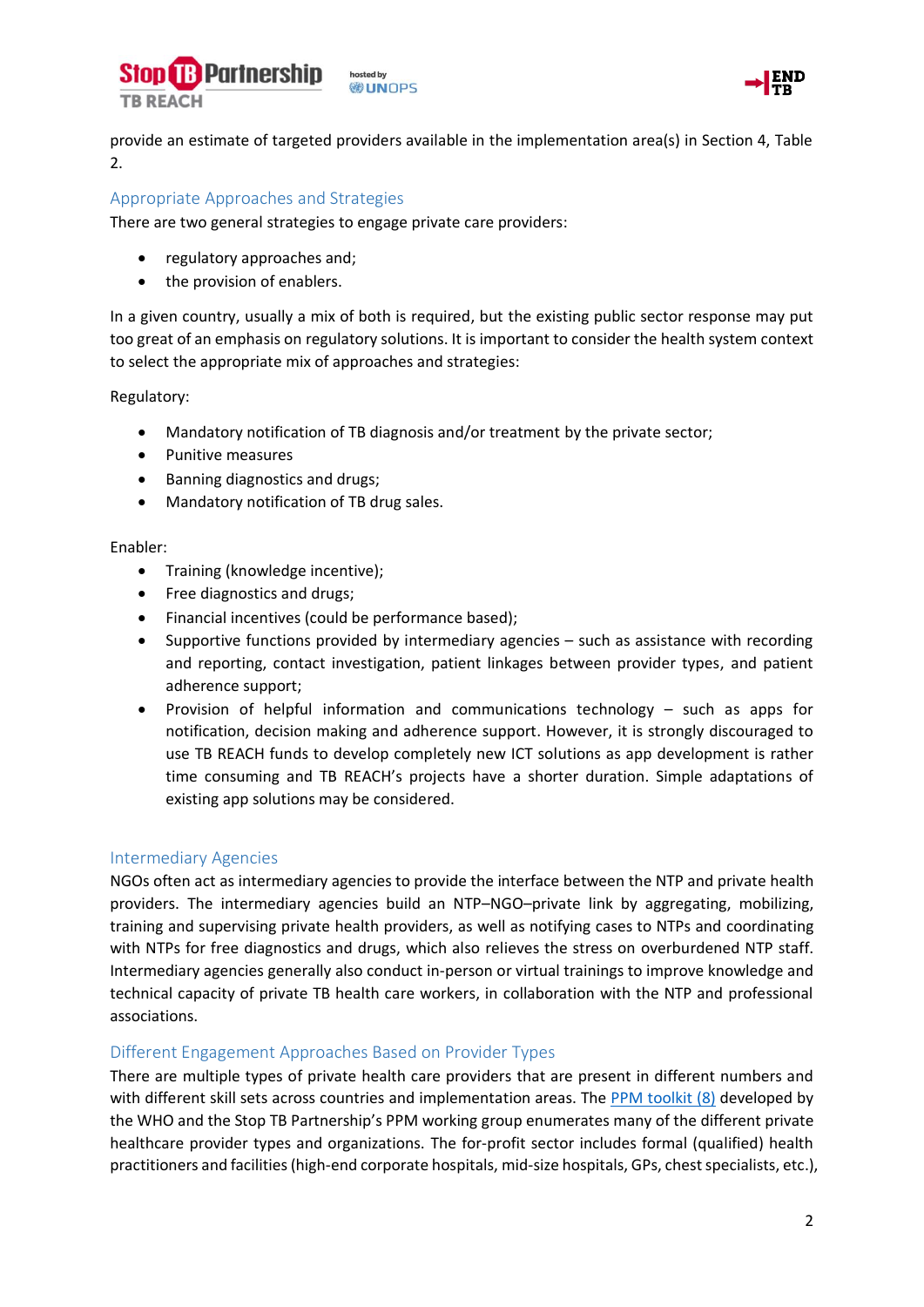



informal (unlicensed) health providers and facilities (traditional healers, unlicensed medical practitioners, non-allopathic practitioners), private pharmacies and drug stores, and private laboratories. Tailored engagement approaches are needed depending on the provider type. Some providers may be focused solely on referrals, while others focus more on treatment. Applicants are required to provide a detailed "task mix" plan in Section 4.4, Table 1.

In addition to considering these distinct "task mixes" of individual provider types, applicants are encouraged to develop proposals that link together different types of providers, especially if these efforts strengthen nascent structures and relationships already existing in the private healthcare sector. This could include methods to link referring providers to diagnosing providers, and to link from diagnosing providers to laboratories and pharmacies that provide diagnostics and drugs, respectively.

#### Engage Frontline Health Care Providers

Collaborating with large hospitals or large NGOs that are not reporting people with TB are likely to provide a high yield of cases per facility engaged. However, to reach all of those in need, interventions should also engage the frontline, primary care providers who are first approached by people with TB. These include, but are not limited to, formal and informal private practitioners, private laboratories, retail pharmacies, practitioners of alternative systems, and traditional healers. However, these frontline providers are more difficult to engage because of their large numbers, the relatively low case yield per provider, low administrative capacities and the fact that in many cases they operate on the borders of legality. Consequently, frontline health care providers often remain non-engaged and largely uninterested in partnering with NTPs. However, they are critical to not only enhance case detection, but also reduce diagnostic delays, cut disease transmission and minimize direct and indirect costs of care for patients and the society at large.

#### Incentive structure

Performance-based financial incentives can be a useful (though not always necessary) approach to improve private sector participation and performance. Financial incentives can be for diagnosing, reporting and/or retaining TB patients in care. Financial incentives come with challenges for record verification and timely and transparent disbursement. Financial incentives based on clinical diagnosis may provide perverse motivation for over-diagnosis. Good recording and verification systems and other checks and balances are needed to avoid this. Ideally, financial incentives to private providers would be part of a national system, such as a national health insurance payment – any opportunities along these lines should be pursued, at least by initiating a policy dialogue. Financial payments should also be dependent on certain measures of the quality of care (see below).

In some settings, financial incentives are not as important as other incentives such as motivation, public recognition, moral persuasion, provider trainings, the provision of timely feedbacks on referrals, and free extras. Some projects have reported that private providers were willing to collaborate without financial incentives since it is important for them to maintain a good professional reputation and meet the expectation of patients (while avoiding any significant loss of income).

Additionally, free services can be offered to patients as an incentive, such as vouchers for free antituberculosis drugs and laboratory tests (such as chest X-rays, sputum smears and Xpert® MTB/RIF). Private providers also appreciate their patients receiving support with adherence and treatment completion.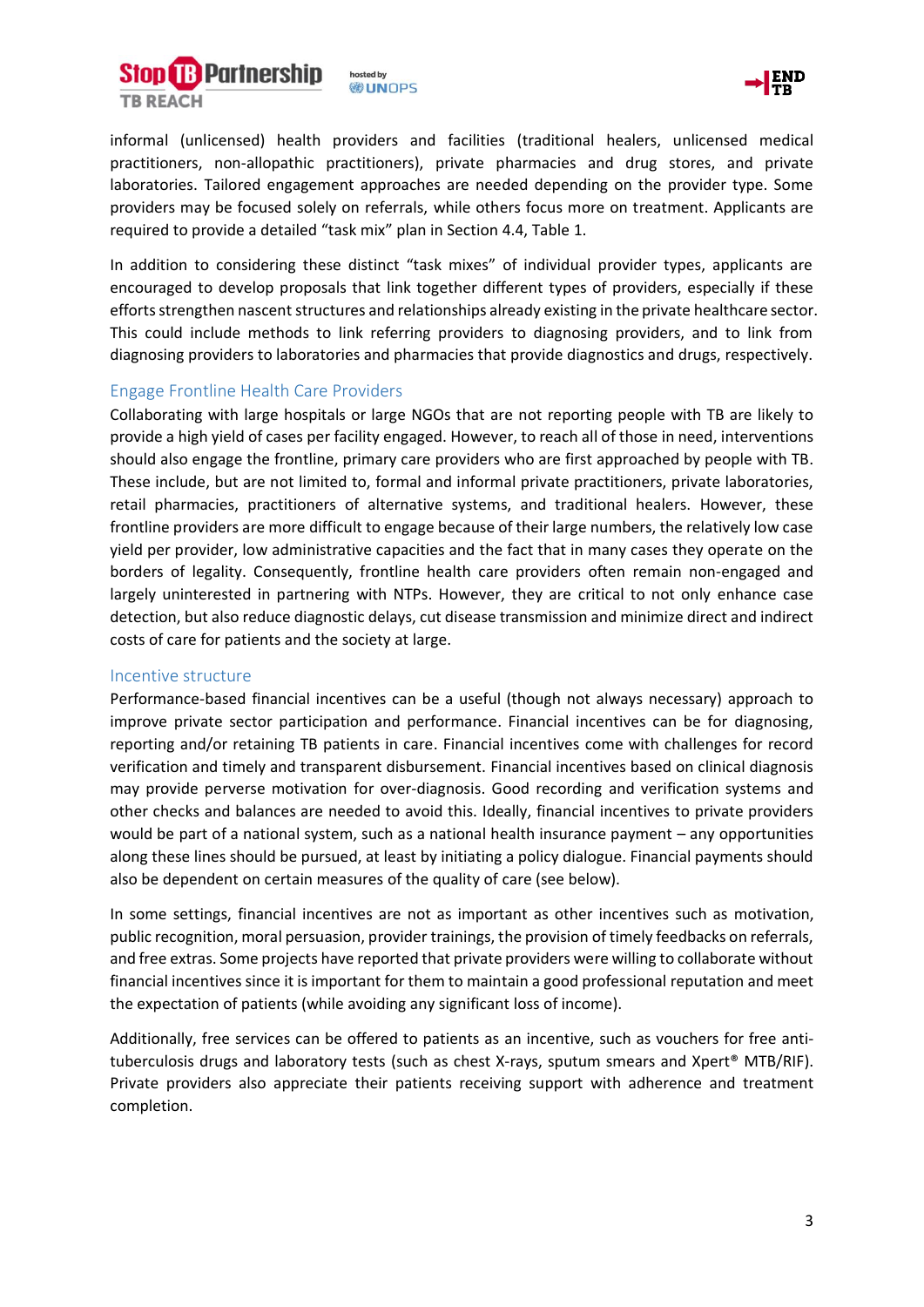



#### Appraisals and Training to Ensure High-Quality of Care

hosted by **DUNOPS** 

There is considerable evidence that quality of TB care is suboptimal in the non-NTP sector [11]. The essence of private sector engagement is to replace low-quality, expensive and inefficient health care provision with rapid, affordable, and correct diagnosis and treatment and to link people already being treated in the private sector with national notification systems. Private practitioners may not believe or agree with NTP regimens, and manage people with TB differently, and possibly sub-optimally. Therefore, quality of care should be monitored, and targeted feedback provided to improve performance over time. Quality of care also includes notification and adherence monitoring (see below).

#### Notification and Adherence Monitoring

Non-NTP practitioners, even those who are highly qualified, typically struggle to undertake two critical non-clinical tasks: prompt recording and reporting of required data; and adherence monitoring. Thus, applicants should explicitly outline their interventions to assist in these two areas.

Applicants are encouraged to make use of technology for both tasks and to connect with and between providers. This could include the development of software, procurement of portable equipment for data entry at field level, use of call centers, and the training of staff on data entry and management.

#### Market-Driven Interventions and Access to Domestic Financing

Long-term growth and sustainability of efforts to engage private sector providers will require access to domestic financing – which could include out-of-pocket payments but would ideally consist of government financing through either contracts or insurance payments. Applicants should consider any opportunities or activities to allow them to tap into these income streams in the longer term.

Social businesses provide one possible model for private provider engagement efforts. The key characteristic of social business model is the integration of multiple disease areas: multi-disease activities provide greater patient volumes, an income streams to support the TB activities, and a greater draw for providers, but TB is included as a requisite part of the business model. In the future, social businesses could make ideal recipients for results-based financing from governments and for payments from national health insurance schemes. Income from these businesses could in theory lead to more sustainable programs.

#### Demonstrate learning from previous or current efforts in private provider engagement

Three recently published documents provide important context, history and lessons learned in private provider engagement for TB: a landscape analysis of TB private provider engagement (9); a publicprivate mix for TB prevention – a roadmap (10); and the Stop TB Field Guide on engaging private providers (11). Applicants are encouraged to review the landscape analysis, in particular, for strategic lessons that are relevant to their proposed area of work, and the field guide for invaluable practical advice. Applications that build on these concepts will be more likely to succeed than those that are "reinventing the wheel".

#### **Conclusion**

A systematic involvement of all relevant health care providers in delivering effective TB services to all segments of the population is essential to reach the 90-(90)-90 targets set up in the Global Plan and the End TB Strategy. It is clear that business as usual approaches are no longer adequate to deal with the vast, fragmented and largely unregulated private care sectors in many countries. The missing millions will remain invisible until the private sector is engaged to offer better quality care of persons with TB or TB symptoms.